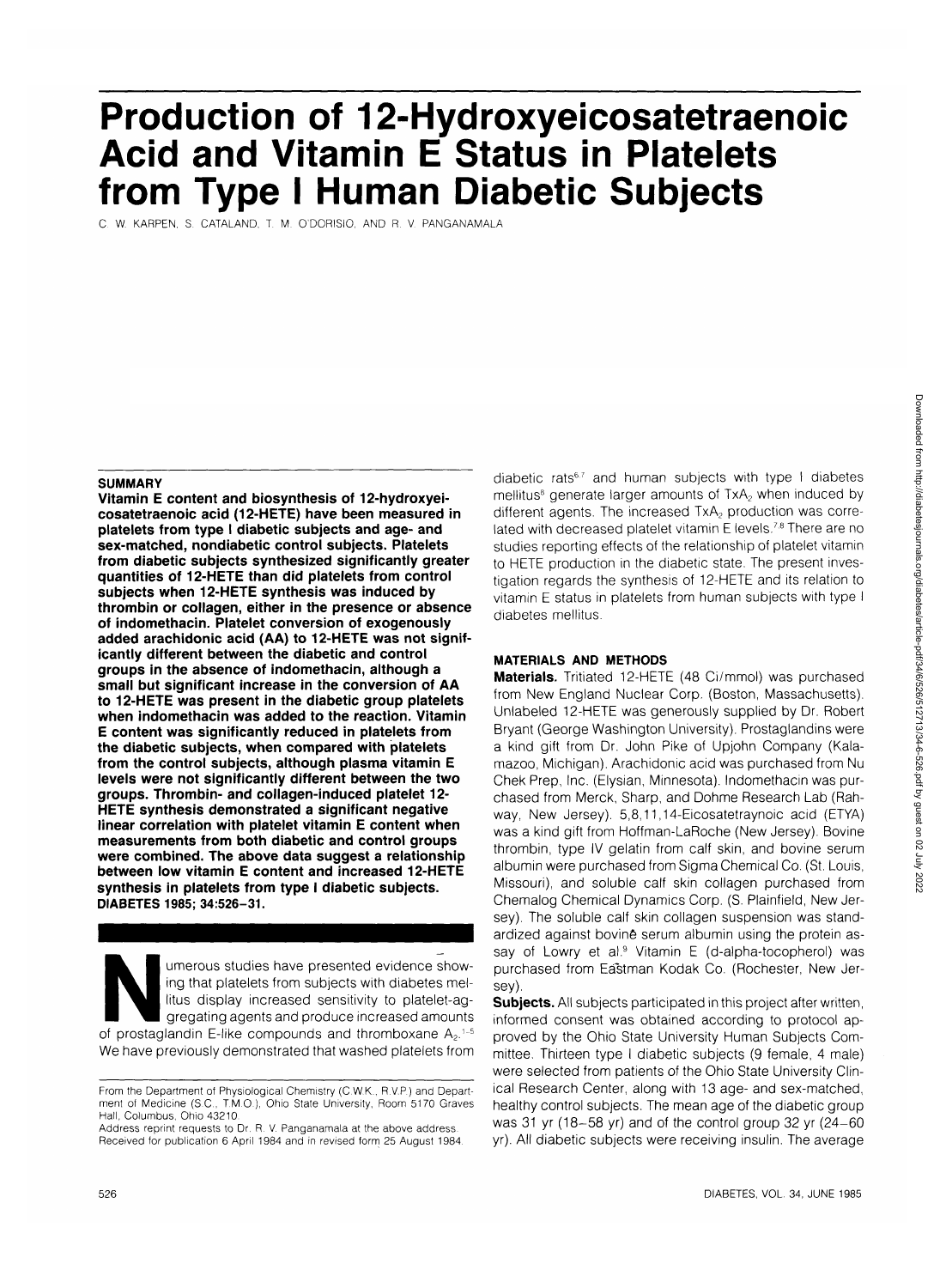duration of their diabetes was 16 yr, ranging from 1 mo to 28 yr. Seven diabetic subjects had mild proteinuria (<0.5 g/ 24 h), 8 had retinopathy, and 9 had peripheral neuropathy. None of the subjects had ingested aspirin, or any other drug known to interfere with prostaglandin or HETE determinations, for at least 2 wk before the study. None of the subjects were receiving vitamin E supplementation.

**Preparation of washed platelets.** After an overnight fast, 9.2 parts blood was drawn into 0.8 parts 0.77 mM EDTA. Platelet-rich plasma (PRP) was prepared by centrifugation at 250  $\times$  g for 15 min. Platelets were pelleted at 1950  $\times$  g for 20 min and washed twice with Tris (50 mM)-NaCI (150 mM)- EDTA (1.5 mM) buffer (pH 7.4), the final platelet pellet being suspended in calcium-free Krebs-Henseleit buffer. Final platelet suspensions were adjusted to counts of 200/nl using phase-contrast microscopy.

**HETE radioimmunoassay.** Radioimmunoassay (RIA) for 12- HETE was performed by incubating platelets (10<sup>8</sup> in 0.5 ml Krebs buffer) at 37°C after the addition of thrombin, collagen, or arachidonic acid. In incubations performed in the presence of indomethacin, a cyclooxygenase inhibitor, the platelet suspension was preincubated with indomethacin for 3 min in an ice bath. Incubations were terminated with the addition of 100  $\mu$ l of 1 N HCI, reaction products extracted once into 3 ml diethyl ether, the ether evaporated under  $N<sub>2</sub>$ , and the residue dissolved in Tris (150 mM)-gelatin (0.1%) RIA buffer, pH 7.8. Recovery of tritiated HETE by this method is 88.4  $\pm$  0.66% (mean  $\pm$  SD). RIA of 12-HETE was performed using a rabbit 12-HETE antiserum kindly provided by Dr. Lawrence Levine (Brandeis University). Cross-reactivity of this antiserum with related compounds is as follows: 12-hydroxyheptadecatrienoic acid (HHT), 8.6%;10 AA, 0.085%; PGD<sub>2</sub>, <0.0017%; PGE<sub>2</sub>, <0.0046%; PGF<sub>2</sub>, <0.0019%; thromboxane  $B_{2}$ , <0.014%; vitamin E, <0.0004%; and 12hydroperoxyeicosatetraenoic acid (HPETE), indeterminate. The generation of 12-HETE immunoreactivity was inhibited by ETYA, a competitive inhibitor of both platelet lipoxygenase and cyclooxygenase enzymes, in a dose-dependent manner. Unlabeled 12-HETE, provided by Dr. Robert Bryant, was standardized spectrophotometrically using an extinction coefficient of 28,000 M 1/cm for 12-HETE in ethanol at a wavelength of 235 nm. This standard solution was diluted in Tris-gel buffer, aliquoted, and stored at  $-20^{\circ}$ C. Tritiated 12-HETE was stored in ethanol at  $-20^{\circ}$ C and diluted in Tris-gel buffer before use. HETE antiserum was stored at 4°C and diluted in Tris-gel buffer before use. After combination of standards, or appropriate dilutions of unknowns, with labeled 12-HETE and antiserum (total volume =  $600 \mu$ l), tubes were incubated at 4°C for 6-10 h and then separation of bound from unbound 12-HETE accomplished with the addition of

TABLE 1 Information concerning control and diabetic groups

|                                                                                                     | Control                                                               | <b>Diabetic</b>                                                         | P-value                                                 |
|-----------------------------------------------------------------------------------------------------|-----------------------------------------------------------------------|-------------------------------------------------------------------------|---------------------------------------------------------|
| Glucose (mg/dl)<br>Triglyceride (mg/dl)<br>Cholesterol (mg/dl)<br>Platelets/nl blood<br>Weight (kg) | $79 \pm 2$<br>$59 \pm 4$<br>$141 \pm 6$<br>$237 \pm 10$<br>$63 \pm 2$ | $201 \pm 25$<br>$84 \pm 9$<br>$180 \pm 6$<br>$315 \pm 18$<br>$68 \pm 5$ | P < 0.001<br>P < 0.050<br>P < 0.001<br>P < 0.005<br>NS. |

Glucose, triglyceride, and cholesterol are fasting values.



**FIGURE 1. Thrombin-induced HETE production from platelets of control and diabetic groups, (a) Incubation time in minutes, and (b) thrombin concentration in U/ml.**

500  $\mu$ l of a charcoal (250 mg)-dextran (25 mg)-Tris-gel buffer (50 ml) slurry. After centrifugation, the eluant was decanted and counted úsing liquid scintillation. The detection limit for 12-HETE in this assay is 1.0 pmol. Interassay variability, evaluated with the use of two pooled extracted human platelet controls, was 8.2% and 9.1% (CV) for low- and high-range controls, respectively.

**Vitamin E.** Vitamin E was measured in platelets and plasma using the extraction and HPLC procedure of Hatam and Kayden.<sup>11</sup> Platelets (0.4–1.0  $\times$  10<sup>9</sup> in 0.5 ml Krebs buffer) or plasma (0.5 ml) were saponified with ethanolic KOH at 55°C in the presence of ascorbic acid. The nonsaponifiable fraction was extracted into hexane, the hexane evaporated under N<sub>2</sub>, and the residue dissolved in HPLC-grade methanol. Vitamin E was measured using isocratic elution (methanol) with a reverse-phase Beckman Ultrasphere ODS column (Beckman Instruments, Inc., Novi, Michigan). Absorbance was measured at 294 nm and peak area determined with an electronic integrator. Vitamin E standards and a pooled human control were included with each batch. Interassay variation, as evaluated with the control, was 2% (CV). Recoveries of alpha-tocopherol using this method are 99% with plasma or platelets.11 Vitamin E retention time is 4 min and the assay demonstrates linearity in the range of  $0.3-25 \mu$ g vitamin E/ ml. This procedure separates alpha- from gamma- and betatocopherols but does not distinguish between the latter two. The procedure also separates vitamin E quinone, and some samples were run at 264 nm (absorbance maximum for E quinone) to check for the presence of this compound.

**Data analysis.** Student's two-tailed t-test was used to evaluate differences between means. All data are presented as mean  $\pm$  SEM except where specifically indicated. NS indicates that differences are not significant. In all figures,  $(C)$  = control group,  $(D)$  = diabetic group, and numbers of subjects in each group are in parentheses.

## **RESULTS**

Information pertaining to the diabetic and control groups is presented in Table 1. Mean values for plasma glucose, tri-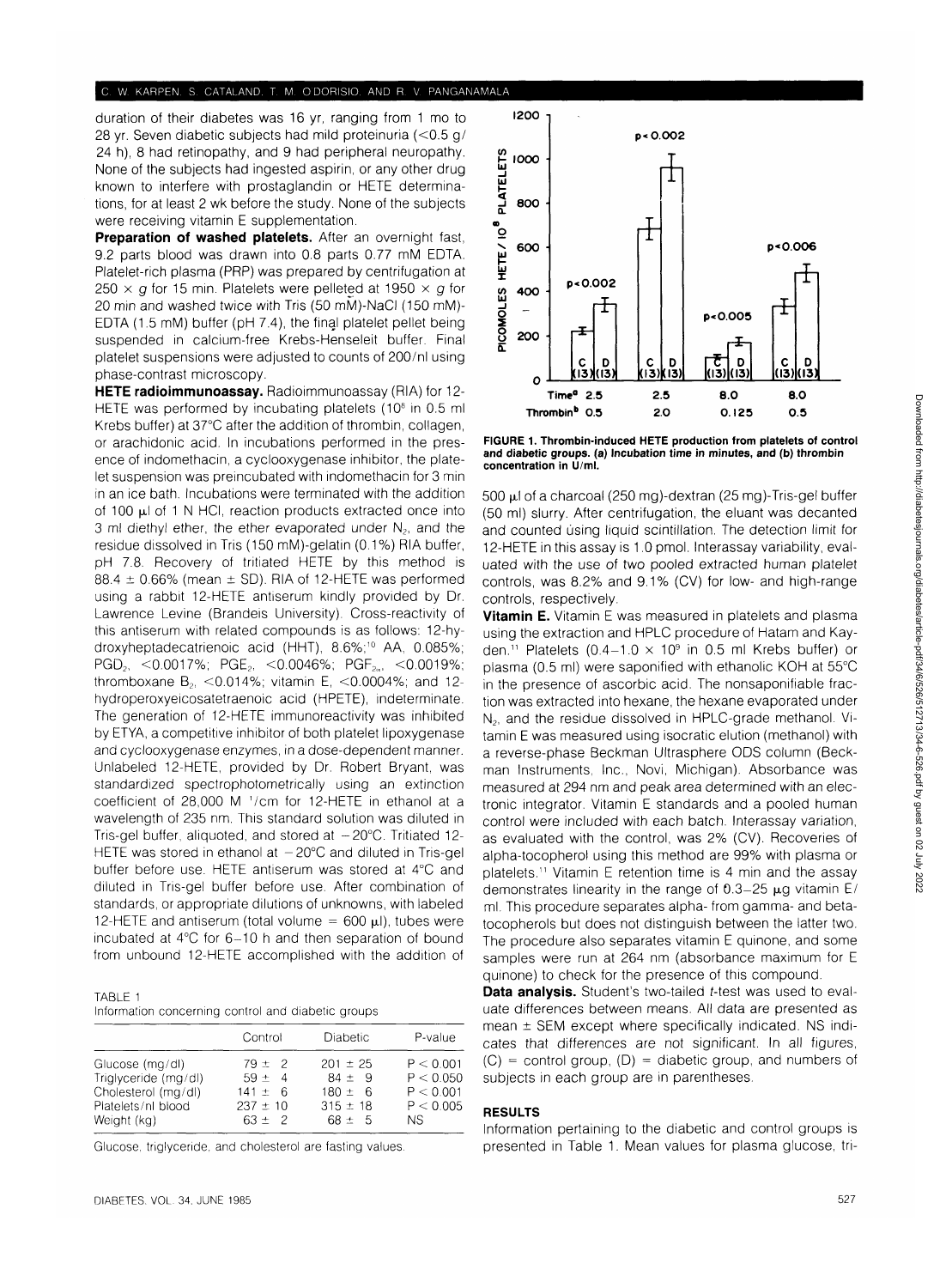## 12-HETE PRODUCTION AND VITAMIN E IN TYPE I PLATELETS



**FIGURE 2. Collagen-induced HETE production from platelets of control and diabetic groups, (a) Incubation time in minutes, and (b) collagen** concentration in  $\mu$ g/ml.

glyceride, cholesterol, and whole blood platelet counts were significantly increased in the diabetic group. Mean body weight was not different between the two groups.

**Biosynthesis of platelet HETE.** Thrombin-, collagen-, and AA-induced platelet HETE synthesis was evaluated. Incubation times for thrombin- and collagen-induced HETE production were selected to monitor both the initial velocity of the reaction (2.5-min incubation) and the maximal amount of products formed at the completion of the reaction (8-min incubation). At the 8-min reaction time for arachidonic acidinduced HETE production, there are still significant amounts of HETE being formed but the velocity of the reaction is decreasing and the amount of HETE formed by 8 min is representative of the total amount of HETE formed at completion of the reaction. Figures 1 and 2 illustrate thrombin- and collagen-induced platelet HETE synthesis, respectively, from control and diabetic groups. Platelets from the diabetic group synthesized significantly greater amounts of HETE at all thrombin and collagen concentrations tested and at both incubation times. When conversion of exogenous AA to HETE was evaluated, there was no significant difference between platelets from control and diabetic groups. In the presence of 10  $\mu$ M AA at 8 min incubation time, platelets from the on to pay for at 0 min includation and, platefold noming<br>control group synthesized 4562 + 296 pmol HETE/108 plate. lets, while platelets from the diabetic group synthesized icts, while platelets from the diabetic group symmesticed<br>5065 + 383 pmol HETE/108 platelets. To isolate lipoxygenase activity from cyclooxygenase activity, HETE biosynthesis was also evaluated in the presence of 140  $\mu$ M indomethacin. Thrombin-, collagen-, and AA-induced thromboxane production in the presence of 140  $\mu$ M indomethacin was <1  $p_{\text{mol}}(108)$  platelets, and indomethacin at this concentration caused no significant inhibition of lipoxygenase activity in our system. As indicated in Figure 3, thrombin-, collagen-, and AA-induced HETE production in the presence of indometh-

acin were significantly increased in platelets from the diabetic group. Differences, however, were greater between the two groups when thrombin and collagen were used to induce HETE production than when conversion of AA to HETE was measured.

**Platelet and plasma vitamin E.** Vitamin E levels in the platelets of control and diabetic groups are diagrammed in Figure 4. Vitamin E content of platelets from the diabetic group was significantly reduced when compared with platelets from the control group. There was no difference, however, when plasma vitamin E levels were compared. Plasma from the control group contained  $5.2 \pm 0.4 \mu$ g vitamin E/ml and from the diabetic group  $5.0 \pm 0.5$   $\mu$ g vitamin E/ml. Neither gamma-tocopherol, beta-tocopherol, nor vitamin E quinone were detected in plasma or platelets of either the control or diabetic groups.

**Relationship between platelet vitamin E and HETE synthesis.** A significant negative linear correlation existed between platelet thrombin-induced HETE synthesis and platelet vitamin E content ( $r = -0.75$ ,  $P < 0.001$  with 0.5 U/ml thrombin at 8-min incubation in the presence of  $140 \mu M$  indomethacin). Correlation coefficients between platelet vitamin E and thrombin-induced HETE production in the absence of indomethacin with the various thrombin concentrations and incubation times used ranged from  $-0.50$  to  $-0.64$  and were all statistically significant. Collagen-induced platelet HETE synthesis also exhibited a significant negative linear correlation with platelet vitamin E content ( $r = -0.70$ ,  $P < 0.001$ ) with 100  $\mu$ g/ml collagen at 8-min incubation in the presence of 140  $\mu$ M indomethacin). Correlation coefficients between platelet vitamin E and collagen-induced HETE production in the absence of indomethacin with the various collagen concentrations and incubation times used ranged from  $-0.58$ to  $-0.64$  and were ail statistically significant. Figures 5 and 6 are diagrams of the relationship between platelet vitamin E and thrombin- and collagen-induced HETE synthesis, respectively, in the presence of indomethacin.



**FIGURE 3. Thrombin-, collagen-, and arachidonic acid-induced HETE** production, in the presence of 140  $\mu$ M indomethacin, from platelets of **control and diabetic groups. Incubation time with all three inducing agents = 8 min, after a 3-min preincubation with indomethacin in an ice bath.**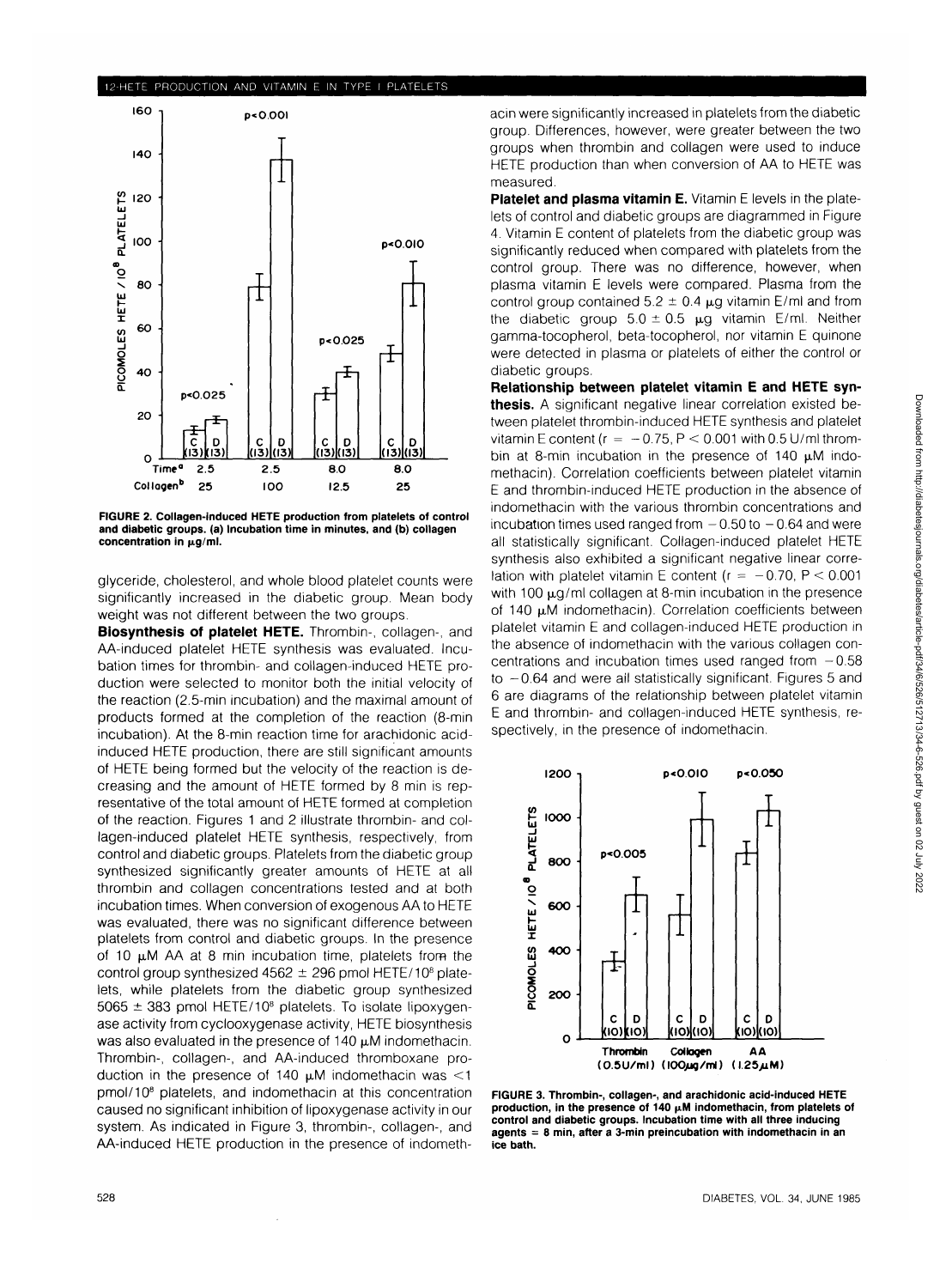#### CATALAND, T. M. O'DORISIO, AND R. V. PANGANAMALA



FIGURE 4. Vitamin E content in platelets from control and diabetic groups.

**Relationship of other parameters with platelet vitamin E and HETE.** Of the parameters including fasting plasma triglyceride, fasting plasma cholesterol, fasting plasma glucose, vascular complications, and insulin dosage, significant correlations were found only between cholesterol and thrombin- and collagen-induced HETE production  $(r = 0.54,$  $P < 0.020$ ) and between plasma glucose and thrombin-induced HETE production ( $r = 0.59$ ,  $P < 0.010$ ).

## **DISCUSSION**

There is increasing evidence that platelets from diabetic subjects are more sensitive to aggregating agents and generate greater quantities of  $TxA<sub>2</sub>$  when compared with platelets of nondiabetic subjects.<sup>1,3-5</sup> Unlike many earlier studies, we measured platelet thromboxane and 12-HETE synthesis in washed platelets, using a radioimmunoassay system that allowed for the quantification of thromboxane and 12-HETE derived from arachidonic acid that was incorporated into platelet membrane phospholipids in vivo. We recently demonstrated that washed platelets from type I diabetic subjects, when challenged with collagen or thrombin but not arachidonic acid, synthesized significantly greater amounts of  $TxA<sub>2</sub>$ than did platelets from nondiabetic subjects.<sup>8</sup> We presented data that demonstrated a negative linear correlation between  $TxA<sub>2</sub>$  synthesis and vitamin E content in platelets from both control and diabetic groups combined.<sup>8</sup> A similar finding was also reported in rats with streptozocin-induced diabetes.<sup>7</sup>

The present study complements and extends the above findings by demonstrating a similar relationship between the synthesis of 12-HETE, a product of 12-lipoxygenase, and vitamin E content of platelets from type I human diabetic sub-

jects and nondiabetic control subjects. Thrombin- and collagen-induced HETE synthesis was significantly elevated in platelets from diabetic subjects when compared with platelets from nondiabetic subjects both in the absence and presence of indomethacin. Previously, we attributed an analogous increase in TxA<sub>2</sub> synthesis in platelets from type I diabetic subjects to enhanced phospholipase-dependent deacylation of arachidonic acid from platelet membrane phospholipid.<sup>8</sup> The present data support the evidence for an increased thrombin- and collagen-induced platelet phospholipase activity, and rule out a channeling of substrate arachidonic acid between cyclooxygenase and lipoxygenase pathways, since the pattern for channeling would be expected to be an increase in one pathway and decrease in the other, rather than an increase in both pathways. Such an increase in phospholipase activity has been demonstrated in platelets from human diabetic subjects<sup>12</sup> and in platelets from rats with chemically induced diabetes mellitus<sup>13</sup> using the technique of prelabeling membrane phospholipids with 14C-arachidonic acid.

Alternately, or in addition to increased release of platelet membrane arachidonic acid, our results could be explained by an increased platelet membrane arachidonic acid content. Reports addressing platelet membrane arachidonic acid content in diabetes are conflicting. Kalofoutis and Lekakis<sup>14</sup> reported small increases in platelet phospholipid arachidonic acid in poorly and well-controlled human diabetic subjects, and Morita et al.<sup>15</sup> reported a 20% increase in platelet phospholipid arachidonic acid content in well-controlled type II diabetic patients. Furthermore, Takahashi et al.16 demonstrated increased in vitro uptake of 14C-arachidonic acid into platelet phospholipids in type II diabetic subjects. Jones et al.,<sup>17</sup> however, reported decreased platelet phospholipid arachidonic acid content in platelets from diabetic subjects, and demonstrated a negative correlation between glycosylated hemoglobin levels and platelet phospholipid arachidonic acid content. Metz<sup>18</sup> attributes the conflicts in these reports to differences in insulin therapy and



FIGURE 5. Thrombin-induced HETE production as a function of vitamin E content in platelets from control  $(①)$  and diabetic  $(x)$  groups. Thrombin concentration =  $0.5$  U/ml, incubation time = 8 min. HETE production was measured in the presence of 140  $\mu$ M indomethacin.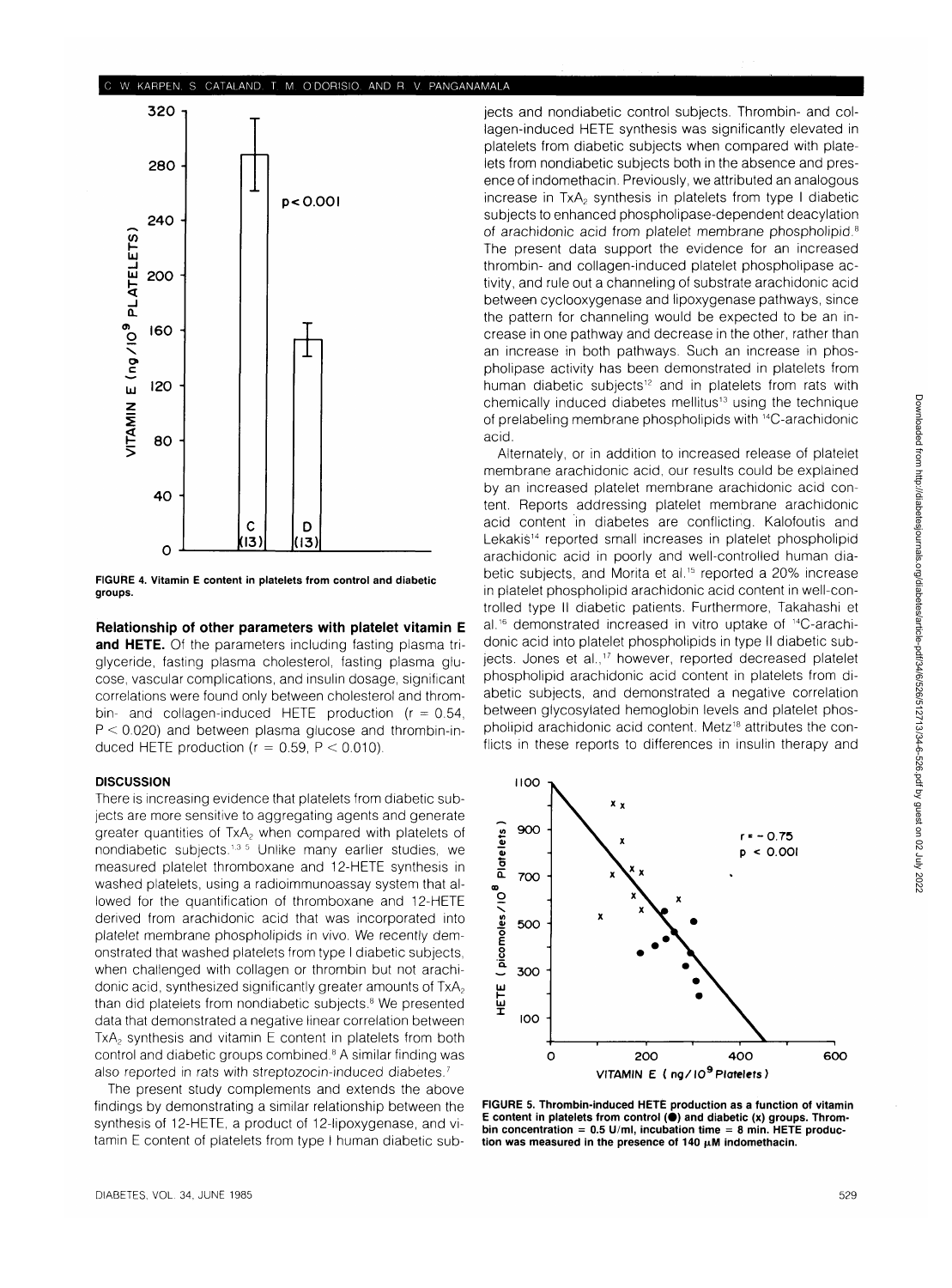### 12-HETE PRODUCTION AND VITAMIN E IN TYPE I PLATELETS



**FIGURE 6. Collagen-induced HETE production as a function of platelet** vitamin E content in platelets from control (<sup>•</sup>) and diabetic (x) groups. Collagen concentration =  $100 \mu g/ml$ , incubation time = 8 min. HETE production was measured in the presence of 140  $\mu$ M indomethacin.

adequacy of control in the diabetic subjects studied. He hypothesizes that, in type II diabetic subjects with normal or increased basal insulin levels, or in type I diabetic subjects under good control and receiving pharmacologic doses of insulin with increased basal insulin levels, platelet arachidonic acid levels are increased due to increased lipogenesis and desaturase activity. Conversely, Metz hypothesizes that in poorly controlled, insulin-deficient diabetic subjects, platelet arachidonic acid levels are decreased. Increased platelet arachidonic acid content would be consistent with the good degree of control that existed in most of the diabetic patients in our study. Because our patients were for the most part well-controlled, our results may not apply to poorly controlled or untreated diabetic subjects.

In the current study, HETE synthesis from exogenously added arachidonic acid is significantly greater, in washed platelets of diabetic subjects when compared with nondiabetic subjects, in the presence of but not in the absence of indomethacin. Apparently, the marginally increased activity of platelet lipoxygenase activity in the diabetic group is only detectable after indomethacin is used to isolate lipoxygenase activity from cyclooxygenase activity. Arachidonic acid-induced HETE production tended to be higher in the diabetic group even in the absence of indomethacin, but the differences did not reach statistical significance. The contribution of the increase in lipoxygenase activity, in the platelets from the diabetic group, to the increased HETE production appears to be minor when compared with the contribution of the increased phospholipase activity.

We have previously demonstrated an increased availability of platelet membrane arachidonic acid in rat and rabbit platelets deficient in vitamin E by measuring the synthesis of  $TxA<sub>2</sub>$ from arachidonic acid incorporated into the platelet membrane in vivo.<sup>19.20</sup> We have also demonstrated that rabbit platelets deficient in vitamin E have higher lipoxygenase ac-

tivity.<sup>21</sup> Our studies are supported by those of Tagney and Driskell,<sup>22</sup> who prelabeled vitamin E-deficient platelets with 14C-arachidonic acid and demonstrated an increase in its thrombin-induced release. In the present study, we report low vitamin E content in platelets from diabetic subjects, and demonstrate a significant negative linear correlation between platelet vitamin E content and thrombin- and collagen-induced HETE production. The mechanism for the decreased vitamin E content in platelets from the diabetic group is unknown. We postulate that low vitamin E content in platelets from diabetic subjects is responsible for increased HETE synthesis as well as increased  $TxA<sub>2</sub>$  synthesis,<sup>8</sup> and that the mechanism by which low platelet vitamin E promotes increases in HETE and TxA<sub>2</sub> synthesis is related to an increased thrombin- and collagen-induced release of arachidonic acid from membrane phospholipids and/or an increased platelet membrane arachidonic acid content. The existence of a significant correlation between platelet vitamin E and HETE production does not guarantee a cause-and-effect relationship, however, and could be coincidental. Also, a correlation coefficient of  $-0.050$  to  $-0.075$  does not exclude the possibility that other factors are important in the regulation of platelet HETE production in addition to platelet vitamin E. The in vivo effects of dietary vitamin E on cyclooxygenase and lipoxygenase activity in platelets from diabetic subjects remains to be explored.

Although we report significant correlations between fasting plasma cholesterol and platelet HETE production and also between fasting plasma glucose and thrombin-induced HETE production, this study was not designed to evaluate these parameters and the correlation coefficients may be misleading due to the good degree of diabetes control in our diabetic subjects and the narrow ranges for plasma glucose and cholesterol in both the control and especially the diabetic group. Only three patients had plasma glucoses in the 300s, and the mean  $\pm$  SEM for the control group plasma cholesterol was 140  $\pm$  6 and for the diabetic group 180  $\pm$  6, both of the latter in the normal range. A study designed to evaluate these relationships requires a wider and more dispersed range of plasma glucose and cholesterol.

The significance of increased platelet lipoxygenase activity may stem from the effects of 12-hydroperoxyeicosatetraenoic acid (HPETE), the hydroperoxy precursor of HETE. Increased platelet HPETE production and release near the vascular endothelium may be significant in light of reports showing that lipid hydroperoxides inhibit endothelial prostacyclin synthetase.<sup>23,24</sup> We have previously reported that lipid peroxides are increased in plasma of rats with streptozocin diabetes, with concomitant decreases in aortic prostacyclin production.7 It is a well-accepted hypothesis that decreased vascular prostacyclin production may lead to platelet hyperactivity, which may be a significant risk factor in the development of atherosclerosis.<sup>25</sup>

#### **ACKNOWLEDGMENTS**

We gratefully acknowledge Dr. Lawrence Levine of Brandeis University for kindly supplying the HETE antiserum and Dr. Robert Bryant of George Washington University for supplying the 12-HETE. We express sincere thanks to John Arnold, Dr. Kirkwood Pritchard, Jr., Nicholas Greco, and the staff of OSUH Clinical Research Center and outpatient diabetes clinic